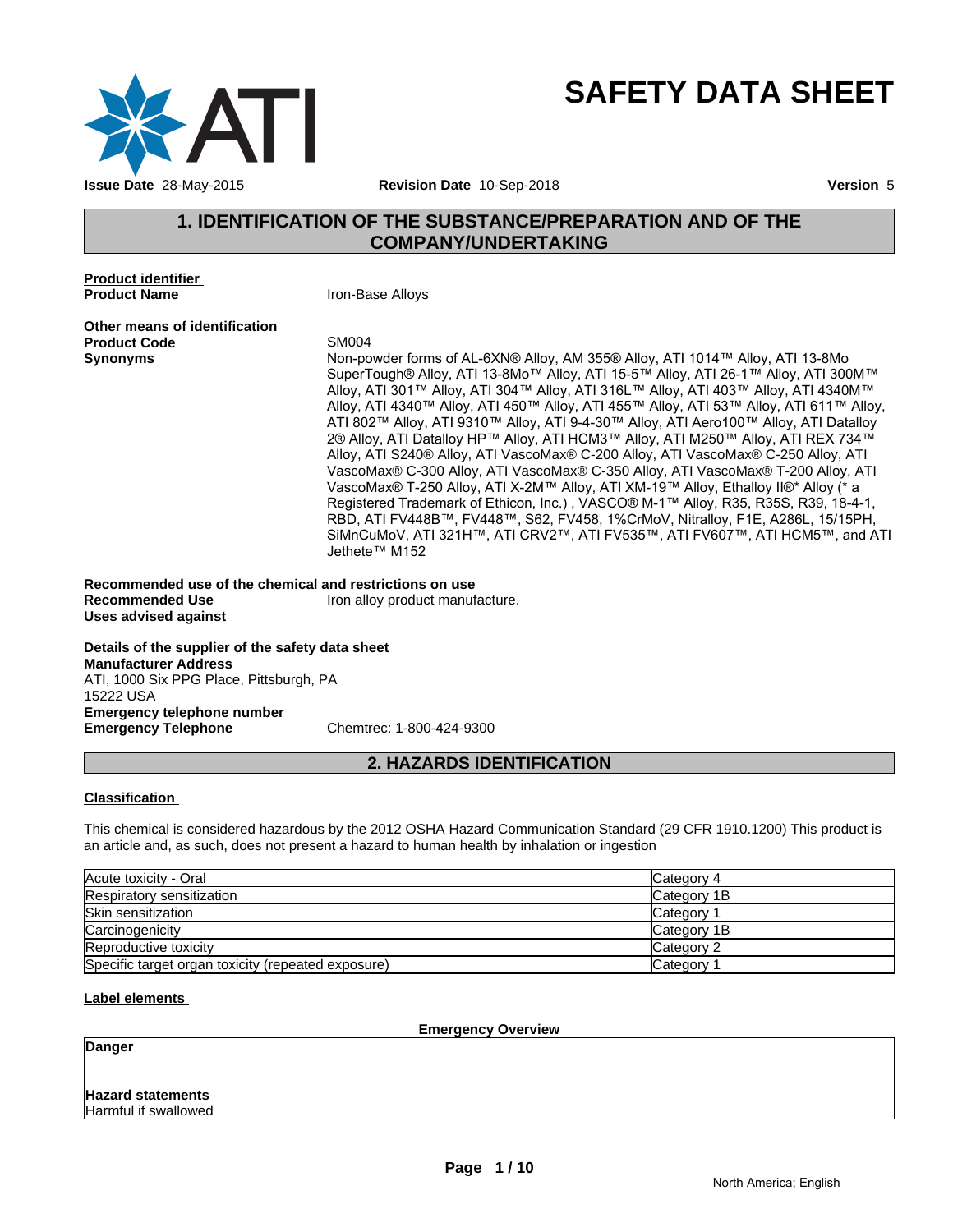

#### **Precautionary Statements - Prevention**

Do not handle until all safety precautions have been read and understood Use personal protective equipment as required Wear protective gloves

If skin irritation or rash occurs: Get medical advice/attention If experiencing respiratory symptoms: Call a POISON CENTER or doctor/physician IF SWALLOWED: Call a POISON CENTER or doctor/physician if you feel unwell

#### **Precautionary Statements - Disposal**

Dispose of contents/container to an approved waste disposal plant

#### **Hazards not otherwise classified (HNOC)**

#### Not applicable

#### **Other Information**

When product is subjected to welding, burning, melting, sawing, brazing, grinding, buffing, polishing, or other similar heat-generating processes, the following potentially hazardous airborne particles and/or fumes may be generated:: Hexavalent Chromium (Chromium VI) may cause lung, nasal, and/or sinus cancer; Zinc, copper, magnesium, or cadmium fumes may cause metal fume fever; Soluble molybdenum compounds such as molybdenum trioxide may cause lung irritation.

# **3. COMPOSITION/INFORMATION ON INGREDIENTS**

**Synonyms** Non-powder forms of AL-6XN® Alloy, AM 355® Alloy, ATI 1014™ Alloy, ATI 13-8Mo SuperTough® Alloy, ATI 13-8Mo™ Alloy, ATI 15-5™ Alloy, ATI 26-1™ Alloy, ATI 300M™ Alloy, ATI 301™ Alloy, ATI 304™ Alloy, ATI 316L™ Alloy, ATI 403™ Alloy, ATI 4340M™ Alloy, ATI 4340™ Alloy, ATI 450™ Alloy, ATI 455™ Alloy, ATI 53™ Alloy, ATI 611™ Alloy, ATI 802™ Alloy, ATI 9310™ Alloy, ATI 9-4-30™ Alloy, ATI Aero100™ Alloy, ATI Datalloy 2® Alloy, ATI Datalloy HP™ Alloy, ATI HCM3™ Alloy, ATI M250™ Alloy, ATI REX 734™ Alloy, ATI S240® Alloy, ATI VascoMax® C-200 Alloy, ATI VascoMax® C-250 Alloy, ATI VascoMax® C-300 Alloy, ATI VascoMax® C-350 Alloy, ATI VascoMax® T-200 Alloy, ATI VascoMax® T-250 Alloy, ATI X-2M™ Alloy, ATI XM-19™ Alloy, Ethalloy II®\* Alloy (\* a Registered Trademark of Ethicon, Inc.) , VASCO® M-1™ Alloy, R35, R35S, R39, 18-4-1, RBD, ATI FV448B™, FV448™, S62, FV458, 1%CrMoV, Nitralloy, F1E, A286L, 15/15PH, SiMnCuMoV, ATI 321H™, ATI CRV2™, ATI FV535™, ATI FV607™, ATI HCM5™, and ATI Jethete™ M152.

| <b>Chemical Name</b> | CAS No.   | Weight-%  |
|----------------------|-----------|-----------|
| Iron                 | 7439-89-6 | $35 - 95$ |
| <b>Nickel</b>        | 7440-02-0 | $0 - 35$  |
| Chromium             | 7440-47-3 | $0 - 30$  |
| Manganese            | 7439-96-5 | $0 - 16$  |
| Cobalt               | 7440-48-4 | 0 - 15    |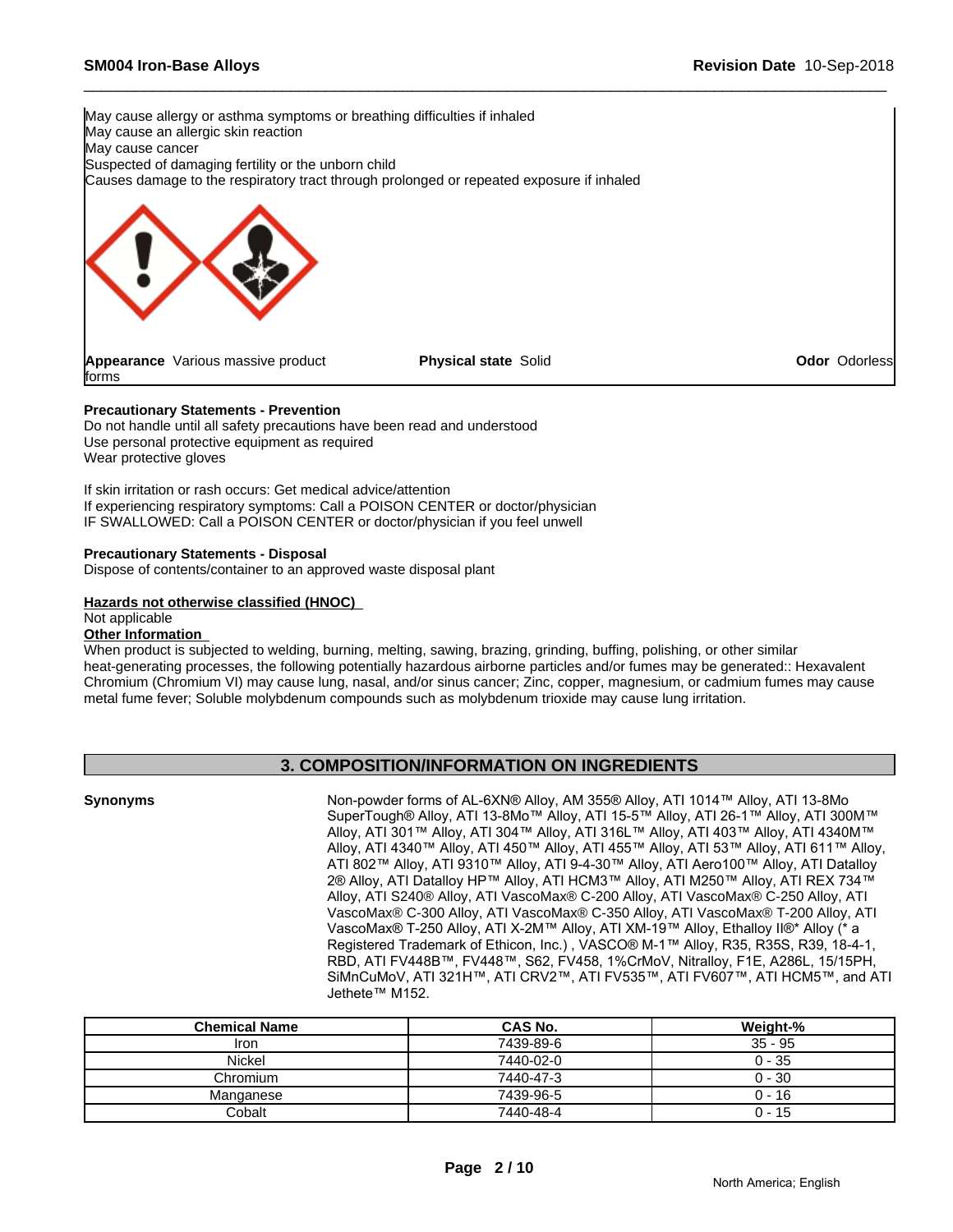| Silicon    | 7440-21-3 | . .<br>ີ           |
|------------|-----------|--------------------|
| Molvbdenum | 7439-98-7 | . -<br>$\cdot$     |
| Copper     | 7440-50-8 | .<br>ີ             |
| Tungsten   | 7440-33-7 | 0 -<br>$\sim$<br>J |

.

# **4. FIRST AID MEASURES First aid measures Eye contact** In the case of particles coming in contact with eyes during processing, treat as with any foreign object. **Skin Contact In the case of skin irritation or allergic reactions see a physician. Inhalation** If excessive amounts of smoke, fume, or particulate are inhaled during processing, remove to fresh air and consult a qualified health professional. **Ingestion** Not an expected route of exposure. **Most important symptoms and effects, both acute and delayed Symptoms** May cause allergic skin reaction. May cause acute gastrointestinal effects if swallowed. May cause allergy or asthma symptoms or breathing difficulties if inhaled. **Indication of any immediate medical attention and special treatment needed**

**Note to physicians** Treat symptomatically.

# **5. FIRE-FIGHTING MEASURES**

#### **Suitable extinguishing media**

Product not flammable in the form as distributed, flammable as finely divided particles or pieces resulting from processing of this product. Isolate large fires and allow to burn out. Smother small fires with salt (NaCl) or class D dry powder fire extinguisher.

**Unsuitable extinguishing media** Do not spray water on burning metal as an explosion may occur. This explosive characteristic is caused by the hydrogen and steam generated by the reaction of water with the burning material.

# **Specific hazards arising from the chemical**

Intense heat. WARNING: Fine particles resulting from grinding, buffing, polishing, or similar processes of this product may form combustible dust-air mixtures. Keep particles away from all ignition sources including heat, sparks, and flame. Prevent dust accumulations to minimize combustible dust hazard.

**Hazardous combustion products**Hexavalent Chromium (Chromium VI) may cause lung, nasal, and/or sinus cancer; Zinc, copper, magnesium, or cadmium fumes may cause metal fume fever. Soluble molybdenum compounds such as molybdenum trioxide may cause lung irritation.

#### **Explosion data Sensitivity to Mechanical Impact** None. **Sensitivity to Static Discharge** None.

#### **Protective equipment and precautions for firefighters**

Firefighters should wear self-contained breathing apparatus and full firefighting turnout gear.

## **6. ACCIDENTAL RELEASE MEASURES**

**Personal precautions, protective equipment and emergency procedures** 

| <b>Personal precautions</b> | Use personal protective equipment as required. |
|-----------------------------|------------------------------------------------|
| For emergency responders    | Use personal protective equipment as required. |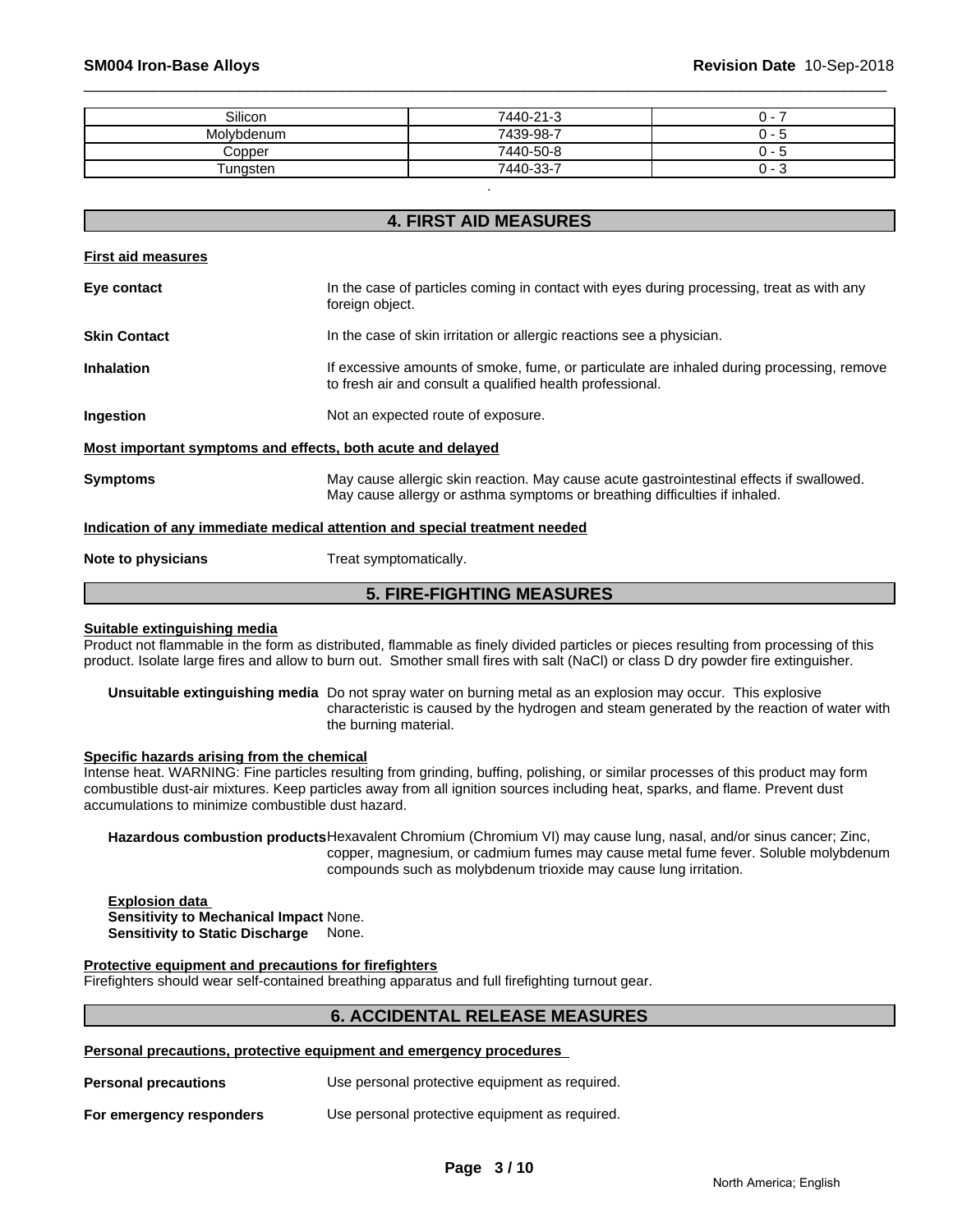| <b>Environmental precautions</b>                             |                                                                                                                                                                                                                                                                                                             |  |  |  |  |  |
|--------------------------------------------------------------|-------------------------------------------------------------------------------------------------------------------------------------------------------------------------------------------------------------------------------------------------------------------------------------------------------------|--|--|--|--|--|
| <b>Environmental precautions</b>                             | Not applicable to massive product.                                                                                                                                                                                                                                                                          |  |  |  |  |  |
| Methods and material for containment and cleaning up         |                                                                                                                                                                                                                                                                                                             |  |  |  |  |  |
| <b>Methods for containment</b>                               | Not applicable to massive product.                                                                                                                                                                                                                                                                          |  |  |  |  |  |
| Methods for cleaning up                                      | Not applicable to massive product.                                                                                                                                                                                                                                                                          |  |  |  |  |  |
|                                                              | <b>7. HANDLING AND STORAGE</b>                                                                                                                                                                                                                                                                              |  |  |  |  |  |
| <b>Precautions for safe handling</b>                         |                                                                                                                                                                                                                                                                                                             |  |  |  |  |  |
| Advice on safe handling                                      | WARNING: Fine particles resulting from grinding, buffing, polishing, or similar processes of<br>this product may form combustible dust-air mixtures. Keep particles away from all ignition<br>sources including heat, sparks, and flame. Prevent dust accumulations to minimize<br>combustible dust hazard. |  |  |  |  |  |
| Conditions for safe storage, including any incompatibilities |                                                                                                                                                                                                                                                                                                             |  |  |  |  |  |
| <b>Storage Conditions</b>                                    | Keep chips, turnings, dust, and other small particles away from heat, sparks, flame and<br>other sources of ignition (i.e., pilot lights, electric motors and static electricity).                                                                                                                          |  |  |  |  |  |
| Incompatible materials                                       | Dissolves in hydrofluoric acid.                                                                                                                                                                                                                                                                             |  |  |  |  |  |
|                                                              |                                                                                                                                                                                                                                                                                                             |  |  |  |  |  |

# **8. EXPOSURE CONTROLS/PERSONAL PROTECTION**

#### **Control parameters**

#### **Exposure Guidelines**

| <b>Chemical Name</b>    | <b>ACGIH TLV</b>                                                                                                                                                       | <b>OSHA PEL</b>                                                                                                                                         |  |
|-------------------------|------------------------------------------------------------------------------------------------------------------------------------------------------------------------|---------------------------------------------------------------------------------------------------------------------------------------------------------|--|
| Iron<br>7439-89-6       |                                                                                                                                                                        |                                                                                                                                                         |  |
| Nickel<br>7440-02-0     | TWA: 1.5 mg/m <sup>3</sup> inhalable fraction                                                                                                                          | TWA: 1 $mg/m3$                                                                                                                                          |  |
| Chromium<br>7440-47-3   | TWA: $0.5 \text{ mg/m}^3$                                                                                                                                              | TWA: 1 mg/m <sup>3</sup>                                                                                                                                |  |
| Manganese<br>7439-96-5  | TWA: $0.02$ mg/m <sup>3</sup> respirable fraction<br>TWA: 0.1 mg/m <sup>3</sup> inhalable fraction TWA:<br>$0.02$ mg/m <sup>3</sup> Mn<br>TWA: $0.1 \text{ mg/m}^3$ Mn | (vacated) STEL: 3 mg/m <sup>3</sup> fume<br>(vacated) Ceiling: 5 mg/m <sup>3</sup><br>Ceiling: 5 mg/m <sup>3</sup> fume Ceiling: 5 mg/m <sup>3</sup> Mn |  |
| Cobalt<br>7440-48-4     | TWA: 0.02 mg/m <sup>3</sup> TWA: 0.02 mg/m <sup>3</sup> Co                                                                                                             | TWA: 0.1 mg/m <sup>3</sup> dust and fume                                                                                                                |  |
| Silicon<br>7440-21-3    |                                                                                                                                                                        | TWA: 15 $mg/m3$ total dust<br>TWA: 5 mg/m <sup>3</sup> respirable fraction                                                                              |  |
| Molybdenum<br>7439-98-7 | TWA: 10 mg/m <sup>3</sup> inhalable fraction<br>TWA: $3 \text{ mg/m}^3$ respirable fraction                                                                            |                                                                                                                                                         |  |
| Copper<br>7440-50-8     | TWA: 0.2 mg/m <sup>3</sup> fume TWA: 1 mg/m <sup>3</sup> Cu<br>dust and mist                                                                                           | TWA: $0.1 \text{ mg/m}^3$ fume<br>TWA: 1 $mg/m3$ dust and mist                                                                                          |  |
| Tungsten<br>7440-33-7   | STEL: 10 mg/m <sup>3</sup> STEL: 10 mg/m <sup>3</sup> W<br>TWA: 5 mg/m <sup>3</sup> TWA: 5 mg/m <sup>3</sup> W                                                         | (vacated) STEL: 10 mg/m <sup>3</sup> (vacated) STEL:<br>10 mg/m $3 \text{ W}$                                                                           |  |

#### **Appropriate engineering controls**

**Engineering Controls Avoid generation of uncontrolled particles.** 

### **Individual protection measures, such as personal protective equipment**

**Eye/face protection** When airborne particles may be present, appropriate eye protection is recommended. For example, tight-fitting goggles, foam-lined safety glasses or other protective equipment that shield the eyes from particles.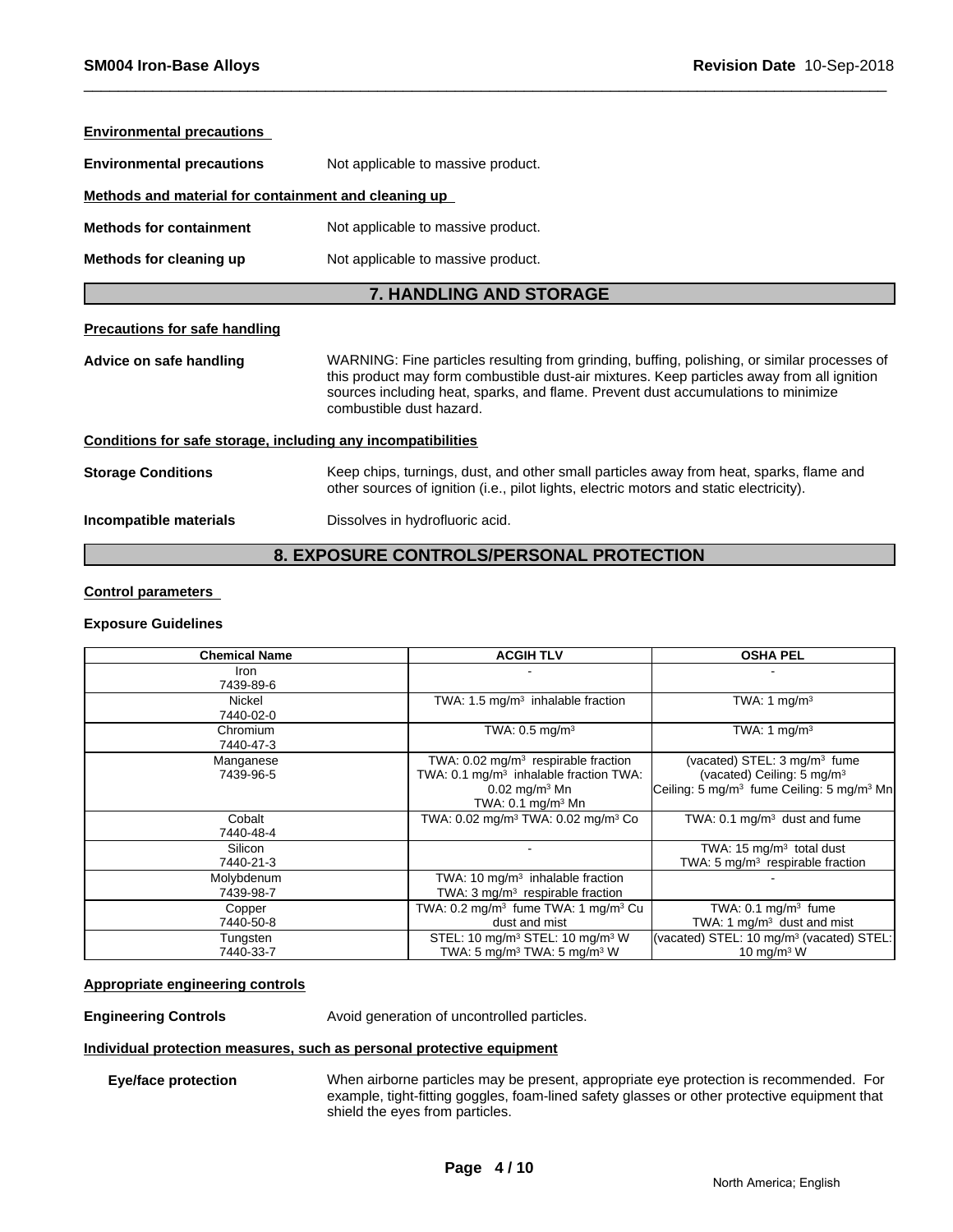| Skin and body protection       | Fire/flame resistant/retardant clothing may be appropriate during hot work with the product.<br>Cut-resistant gloves and/or protective clothing may be appropriate when sharp surfaces are<br>present.                                                                                                                                                                          |
|--------------------------------|---------------------------------------------------------------------------------------------------------------------------------------------------------------------------------------------------------------------------------------------------------------------------------------------------------------------------------------------------------------------------------|
| <b>Respiratory protection</b>  | When particulates/fumes/gases are generated and if exposure limits are exceeded or<br>irritation is experienced, proper approved respiratory protection should be worn.<br>Positive-pressure supplied air respirators may be required for high airborne contaminant<br>concentrations. Respiratory protection must be provided in accordance with current local<br>regulations. |
| General Hygiene Considerations | Handle in accordance with good industrial hygiene and safety practice.                                                                                                                                                                                                                                                                                                          |

# **9. PHYSICAL AND CHEMICAL PROPERTIES**

### **Information on basic physical and chemical properties**

| Remarks • Method<br>Values<br>1420 - 1450 °C 2590 - 2650 °F<br><b>Melting point/freezing point</b><br>Boiling point / boiling range<br><b>Flash point</b><br><b>Evaporation rate</b><br>Not applicable<br>Product not flammable in the form as distributed.<br>Flammability (solid, gas)<br>flammable as finely divided particles or pieces<br>resulting from processing of this product<br><b>Upper flammability limit:</b><br>Lower flammability limit:<br>Not applicable<br>Not applicable<br>$7-9$<br>Insoluble<br>Not applicable<br>Not applicable<br>Not applicable<br>Not applicable<br>Not applicable<br>Not applicable<br>Not applicable<br>Not applicable | <b>Physical state</b><br>Appearance<br><b>Color</b> | Solid<br>Various massive product forms<br>metallic, gray or silver | Odor<br><b>Odor threshold</b> | Odorless<br>Not applicable |
|---------------------------------------------------------------------------------------------------------------------------------------------------------------------------------------------------------------------------------------------------------------------------------------------------------------------------------------------------------------------------------------------------------------------------------------------------------------------------------------------------------------------------------------------------------------------------------------------------------------------------------------------------------------------|-----------------------------------------------------|--------------------------------------------------------------------|-------------------------------|----------------------------|
|                                                                                                                                                                                                                                                                                                                                                                                                                                                                                                                                                                                                                                                                     | <b>Property</b>                                     |                                                                    |                               |                            |
|                                                                                                                                                                                                                                                                                                                                                                                                                                                                                                                                                                                                                                                                     | рH                                                  |                                                                    |                               |                            |
|                                                                                                                                                                                                                                                                                                                                                                                                                                                                                                                                                                                                                                                                     |                                                     |                                                                    |                               |                            |
|                                                                                                                                                                                                                                                                                                                                                                                                                                                                                                                                                                                                                                                                     |                                                     |                                                                    |                               |                            |
|                                                                                                                                                                                                                                                                                                                                                                                                                                                                                                                                                                                                                                                                     |                                                     |                                                                    |                               |                            |
|                                                                                                                                                                                                                                                                                                                                                                                                                                                                                                                                                                                                                                                                     |                                                     |                                                                    |                               |                            |
|                                                                                                                                                                                                                                                                                                                                                                                                                                                                                                                                                                                                                                                                     |                                                     |                                                                    |                               |                            |
|                                                                                                                                                                                                                                                                                                                                                                                                                                                                                                                                                                                                                                                                     | <b>Flammability Limit in Air</b>                    |                                                                    |                               |                            |
|                                                                                                                                                                                                                                                                                                                                                                                                                                                                                                                                                                                                                                                                     |                                                     |                                                                    |                               |                            |
|                                                                                                                                                                                                                                                                                                                                                                                                                                                                                                                                                                                                                                                                     |                                                     |                                                                    |                               |                            |
|                                                                                                                                                                                                                                                                                                                                                                                                                                                                                                                                                                                                                                                                     | Vapor pressure                                      |                                                                    |                               |                            |
|                                                                                                                                                                                                                                                                                                                                                                                                                                                                                                                                                                                                                                                                     | Vapor density                                       |                                                                    |                               |                            |
|                                                                                                                                                                                                                                                                                                                                                                                                                                                                                                                                                                                                                                                                     | <b>Specific Gravity</b>                             |                                                                    |                               |                            |
|                                                                                                                                                                                                                                                                                                                                                                                                                                                                                                                                                                                                                                                                     | <b>Water solubility</b>                             |                                                                    |                               |                            |
|                                                                                                                                                                                                                                                                                                                                                                                                                                                                                                                                                                                                                                                                     | Solubility in other solvents                        |                                                                    |                               |                            |
|                                                                                                                                                                                                                                                                                                                                                                                                                                                                                                                                                                                                                                                                     | <b>Partition coefficient</b>                        |                                                                    |                               |                            |
|                                                                                                                                                                                                                                                                                                                                                                                                                                                                                                                                                                                                                                                                     | <b>Autoignition temperature</b>                     |                                                                    |                               |                            |
|                                                                                                                                                                                                                                                                                                                                                                                                                                                                                                                                                                                                                                                                     | <b>Decomposition temperature</b>                    |                                                                    |                               |                            |
|                                                                                                                                                                                                                                                                                                                                                                                                                                                                                                                                                                                                                                                                     | <b>Kinematic viscosity</b>                          |                                                                    |                               |                            |
|                                                                                                                                                                                                                                                                                                                                                                                                                                                                                                                                                                                                                                                                     | <b>Dynamic viscosity</b>                            |                                                                    |                               |                            |
|                                                                                                                                                                                                                                                                                                                                                                                                                                                                                                                                                                                                                                                                     | <b>Explosive properties</b>                         |                                                                    |                               |                            |
|                                                                                                                                                                                                                                                                                                                                                                                                                                                                                                                                                                                                                                                                     | <b>Oxidizing properties</b>                         |                                                                    |                               |                            |
|                                                                                                                                                                                                                                                                                                                                                                                                                                                                                                                                                                                                                                                                     | <b>Other Information</b>                            |                                                                    |                               |                            |
|                                                                                                                                                                                                                                                                                                                                                                                                                                                                                                                                                                                                                                                                     | <b>Softening point</b>                              |                                                                    |                               |                            |
|                                                                                                                                                                                                                                                                                                                                                                                                                                                                                                                                                                                                                                                                     | Molecular weight                                    |                                                                    |                               |                            |
| Not applicable                                                                                                                                                                                                                                                                                                                                                                                                                                                                                                                                                                                                                                                      | <b>VOC Content (%)</b>                              |                                                                    |                               |                            |
|                                                                                                                                                                                                                                                                                                                                                                                                                                                                                                                                                                                                                                                                     | <b>Density</b>                                      |                                                                    |                               |                            |
|                                                                                                                                                                                                                                                                                                                                                                                                                                                                                                                                                                                                                                                                     | <b>Bulk density</b>                                 |                                                                    |                               |                            |

# **10. STABILITY AND REACTIVITY**

# **Reactivity**

Not applicable

**Chemical stability**

Stable under normal conditions.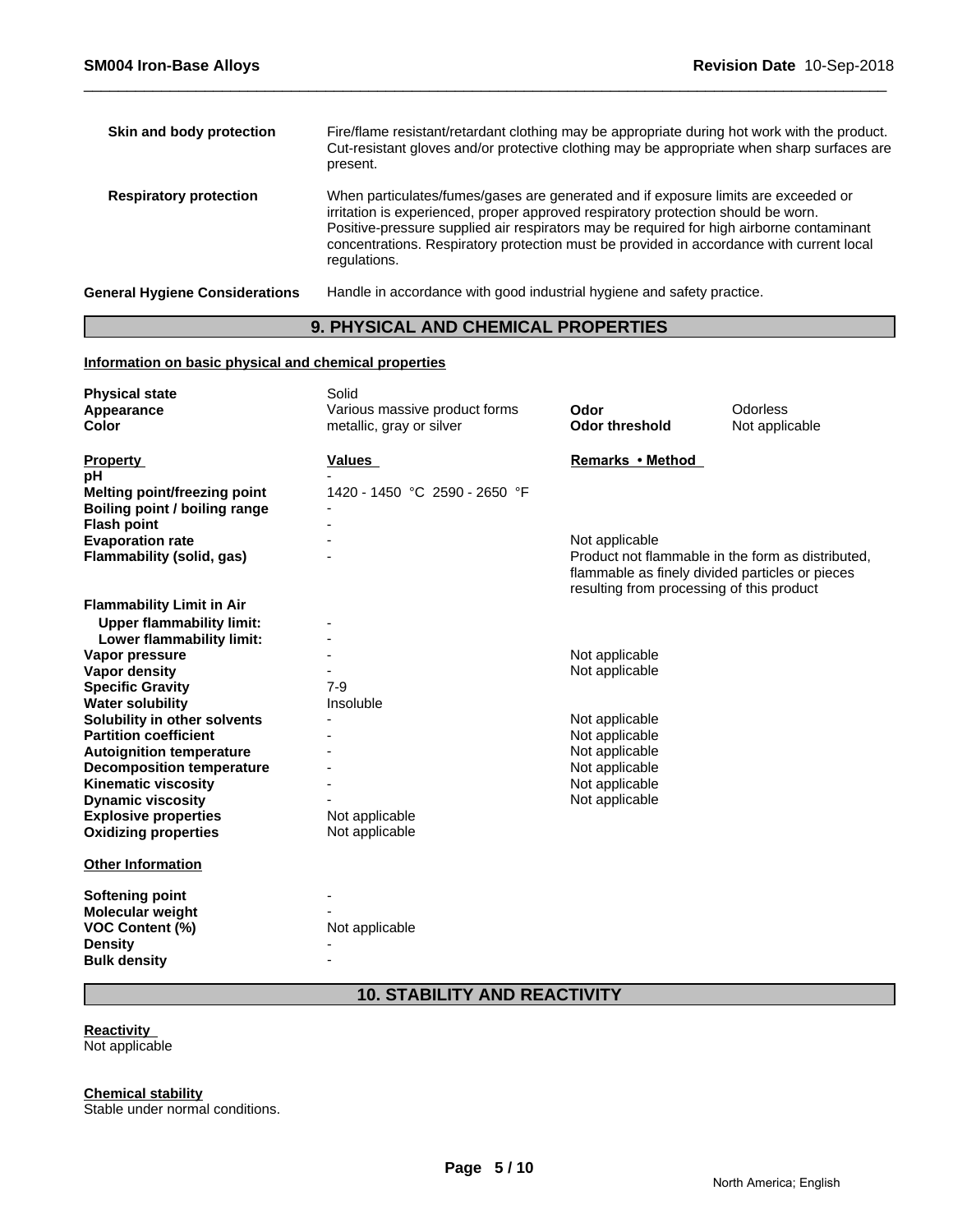#### **Possibility of Hazardous Reactions**

None under normal processing.

Hazardous polymerization **Hazardous polymerization does not occur.** 

#### **Conditions to avoid**

Dust formation and dust accumulation.

#### **Incompatible materials**

Dissolves in hydrofluoric acid.

#### **Hazardous Decomposition Products**

When product is subjected to welding, burning, melting, sawing, brazing, grinding, buffing, polishing, or other similar heat-generating processes, the following potentially hazardous airborne particles and/or fumes may be generated:: Hexavalent Chromium (Chromium VI) may cause lung, nasal, and/or sinus cancer, Soluble molybdenum compounds such as molybdenum trioxide may cause lung irritation.

### **11. TOXICOLOGICAL INFORMATION**

#### **Information on likely routes of exposure**

#### **Product Information**

| <b>Inhalation</b> | Not an expected route of exposure for product in massive form. |
|-------------------|----------------------------------------------------------------|
|-------------------|----------------------------------------------------------------|

**Eye contact** Not an expected route of exposure for product in massive form.

**Skin Contact** Nickel or Cobalt containing alloys may cause sensitization by skin contact.

#### **Ingestion** Not an expected route of exposure for product in massive form.

| <b>Chemical Name</b>        | Oral LD50        | Dermal LD50     | <b>Inhalation LC50</b> |
|-----------------------------|------------------|-----------------|------------------------|
| llron<br>7439-89-6          | 98,600 mg/kg bw  |                 | $> 0.25$ mg/L          |
| Nickel<br>7440-02-0         | > 9000 mg/kg bw  |                 | $> 10.2$ mg/L          |
| Chromium<br>7440-47-3       | > 3400 mg/kg bw  |                 | $> 5.41$ mg/L          |
| Manganese<br>7439-96-5      | $>2000$ mg/kg bw |                 | $>5.14$ mg/L           |
| Cobalt<br>7440-48-4         | 550 mg/kg bw     | >2000 mg/kg bw  | $< 0.05$ mg/L          |
| <b>Silicon</b><br>7440-21-3 | > 5000 mg/kg bw  | > 5000 mg/kg bw | $> 2.08$ mg/L          |
| Molybdenum<br>7439-98-7     | > 2000 mg/kg bw  | > 2000 mg/kg bw | $> 5.10$ mg/L          |
| Copper<br>7440-50-8         | 481 mg/kg bw     | >2000 mg/kg bw  | $>5.11$ mg/L           |
| Tungsten<br>7440-33-7       | > 2000 mg/kg bw  | > 2000 mg/kg bw | $> 5.4$ mg/L           |

#### **Information on toxicological effects**

**Symptoms** Nickel or Cobalt containing alloys may cause sensitization by skin contact. May cause allergy or asthma symptoms or breathing difficulties if inhaled. May cause acute gastrointestinal effects if swallowed.

# **Delayed and immediate effects as well as chronic effects from short and long-term exposure**

| <b>Acute toxicity</b>             | Harmful if swallowed. Cobalt-containing powders may be fatal if inhaled.    |
|-----------------------------------|-----------------------------------------------------------------------------|
| <b>Skin corrosion/irritation</b>  | Product not classified.                                                     |
| Serious eye damage/eye irritation | Product not classified.                                                     |
| <b>Sensitization</b>              | Nickel or Cobalt containing alloys may cause sensitization by skin contact. |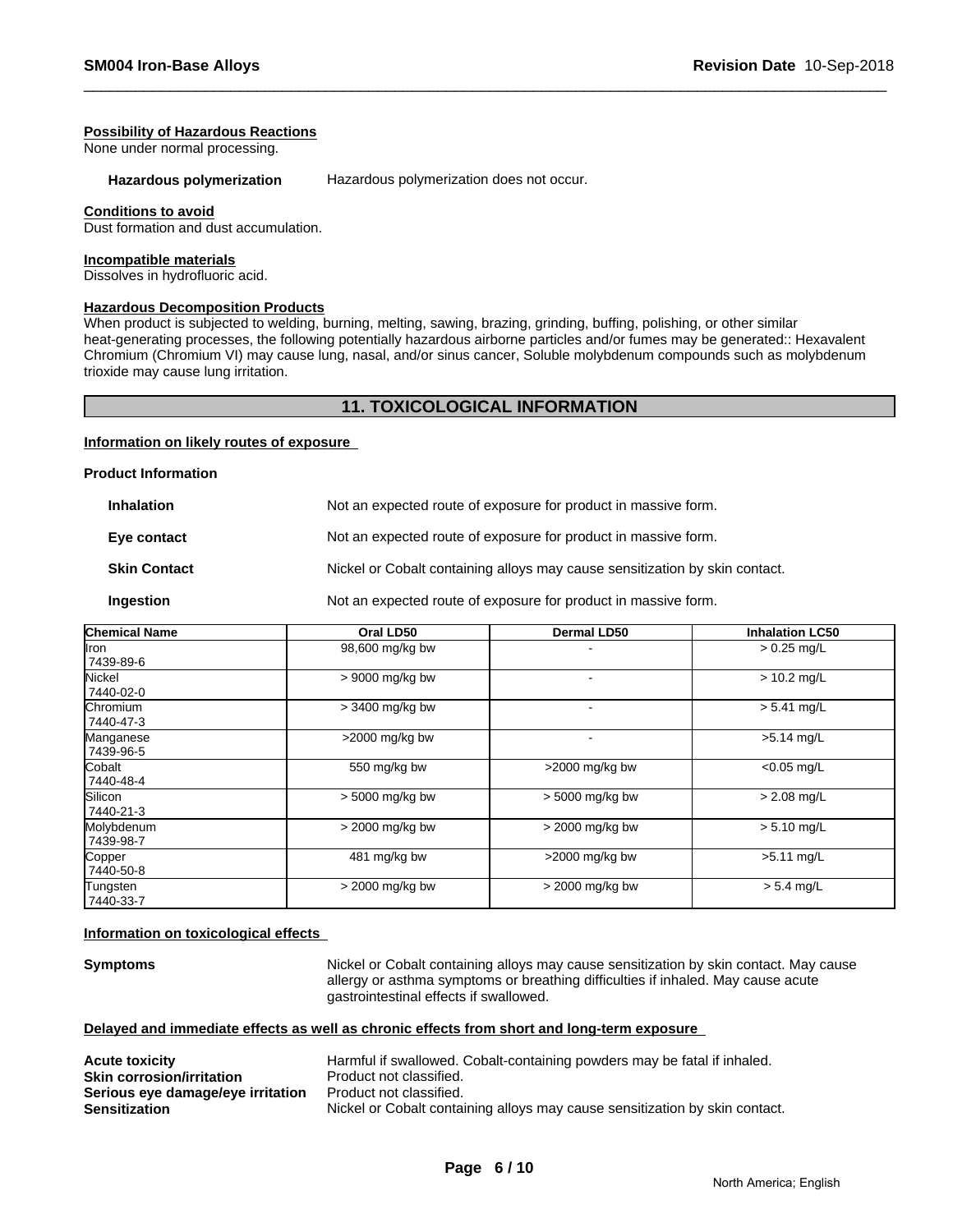# **Germ cell mutagenicity** Product not classified.<br> **Carcinogenicity** May cause cancer by i

Cobalt-containing alloys may cause sensitization by inhalation. May cause cancer by inhalation.

| <b>Chemical Name</b> | <b>ACGIH</b> | <b>IARC</b> | <b>NTP</b>             | <b>OSHA</b> |
|----------------------|--------------|-------------|------------------------|-------------|
| Nickel               |              | Group       | Known                  | $\lambda$   |
| 7440-02-0            |              | Group 2B    | Reasonably Anticipated |             |
| Chromium             |              | Group 3     |                        |             |
| 7440-47-3            |              |             |                        |             |
| Cobalt               | A3           | Group 2A    | Known                  |             |
| 7440-48-4            |              | Group 2B    |                        |             |

# **Reproductive toxicity** Possible risk of impaired fertility.<br>**STOT - single exposure** Product not classified. **STOT - single exposure<br>STOT - repeated exposure Aspiration hazard**

Causes disorder and damage to the: Respiratory System.<br>Product not classified.

# **12. ECOLOGICAL INFORMATION**

### **Ecotoxicity**

This product as shipped is not classified for aquatic toxicity.

| <b>Chemical Name</b>    | Algae/aquatic plants                                                                                                             | <b>Fish</b>                                                                                                                                   | <b>Toxicity to</b><br>microorganisms                                                | <b>Crustacea</b>                                                                                                                                                                                   |
|-------------------------|----------------------------------------------------------------------------------------------------------------------------------|-----------------------------------------------------------------------------------------------------------------------------------------------|-------------------------------------------------------------------------------------|----------------------------------------------------------------------------------------------------------------------------------------------------------------------------------------------------|
| Iron<br>7439-89-6       |                                                                                                                                  | The 96 h LC50 of 50% iron<br>loxide black in water to Danio<br>rerio was greater than<br>10,000 mg/L.                                         | The 3 h EC50 of iron oxide<br>for activated sludge was<br>greater than 10,000 mg/L. | The 48 h EC50 of iron oxide<br>to Daphnia magna was<br>greater than 100 mg/L.                                                                                                                      |
| Nickel<br>7440-02-0     | NOEC/EC10 values range<br>from $12.3 \mu g/l$ for<br>to $425 \mu g/l$ for<br>Pseudokirchneriella<br>subcapitata.                 | The 96h LC50s values range<br>from 0.4 mg Ni/L for<br>Scenedesmus accuminatus Pimephales promelas to 320<br>mg Ni/L for Brachydanio<br>rerio. | The 30 min EC50 of nickel<br>for activated sludge was 33<br>mg Ni/L.                | The 48h LC50s values range<br>from 0.013 mg Ni/L for<br>Ceriodaphnia dubia to 4970<br>mg Ni/L for Daphnia magna.                                                                                   |
| Chromium<br>7440-47-3   |                                                                                                                                  |                                                                                                                                               | $\sim$                                                                              |                                                                                                                                                                                                    |
| Manganese<br>7439-96-5  | The 72 h EC50 of<br>manganese to<br>Desmodesmus subspicatus<br>was 2.8 mg of Mn/L.                                               | The 96 h LC50 of<br>manganese to<br>Oncorhynchus mykiss was<br>greater than 3.6 mg of Mn/L                                                    | The 3 h EC50 of manganese<br>for activated sludge was<br>greater than 1000 mg/L.    | The 48 h EC50 of<br>manganese to Daphnia<br>magna was greater than 1.6<br>$mq/L$ .                                                                                                                 |
| Cobalt<br>7440-48-4     | The 72 h EC50 of cobalt<br>dichloride to<br>Pseudokirchneriella<br>subcapitata was 144 ug of<br>Co/L.                            | The 96h LC50 of cobalt<br>dichloride ranged from 1.5<br>mg Co/L for Oncorhynchus<br>mykiss to 85 mg Co/L for<br>Danio rerio.                  | The 3 h EC50 of cobalt<br>dichloride for activated<br>sludge was 120 mg of Co/L.    | The 48 h LC50 of cobalt<br>dichloride ranged from 0.61<br>mg Co/L for Ceriodaphnia<br>dubia tested in soft.<br>DOM-free water to >1800mg<br>Co/L for Tubifex tubifex in<br>very hard water.        |
| Silicon<br>7440-21-3    | The 72 h EC50 of sodium<br>metasilicate pentahydrate to<br>Pseudokirchnerella<br>subcapitata was greater than<br>250 mg/L.       |                                                                                                                                               | ÷                                                                                   |                                                                                                                                                                                                    |
| Molybdenum<br>7439-98-7 | The 72 h EC50 of sodium<br>molybdate dihydrate to<br>Pseudokirchneriella<br>subcapitata was 362.9 mg of<br>Mo/L.                 | The 96 h LC50 of sodium<br>molybdate dihydrate to<br>Pimephales promelas was<br>644.2 mg/L                                                    | The 3 h EC50 of<br>molybdenum trioxide for<br>activated sludge was 820<br>mg/L.     | The 48 h LC50 of sodium<br>molybdate dihydrate to<br>Ceriodaphnia dubia was<br>1,015 mg/L.<br>The 48 h LC50 of sodium<br>molybdate dihydrate to<br>Daphnia magna was greater<br>than 1,727.8 mg/L. |
| Copper<br>7440-50-8     | The 72 h EC50 values of<br>copper chloride to<br>Pseudokirchneriella<br>subcapitata ranged between<br>30 µg/L (pH 7.02, hardness | The 96-hr LC50 for<br>Pimephales promelas<br>exposed to Copper sulfate<br>ranged from 256.2 to 38.4<br>ug/L with water hardness               | The 24 h NOEC of copper<br>ranged from 0.32 to 0.64 mg<br>of Cu/L.                  | The 48 h LC50 values for<br>chloride for activated sludge   Daphnia magna exposed to<br>copper in natural water<br>ranged between 33.8 µg/L<br>(pH 6.1, hardness 12.4 mg/L                         |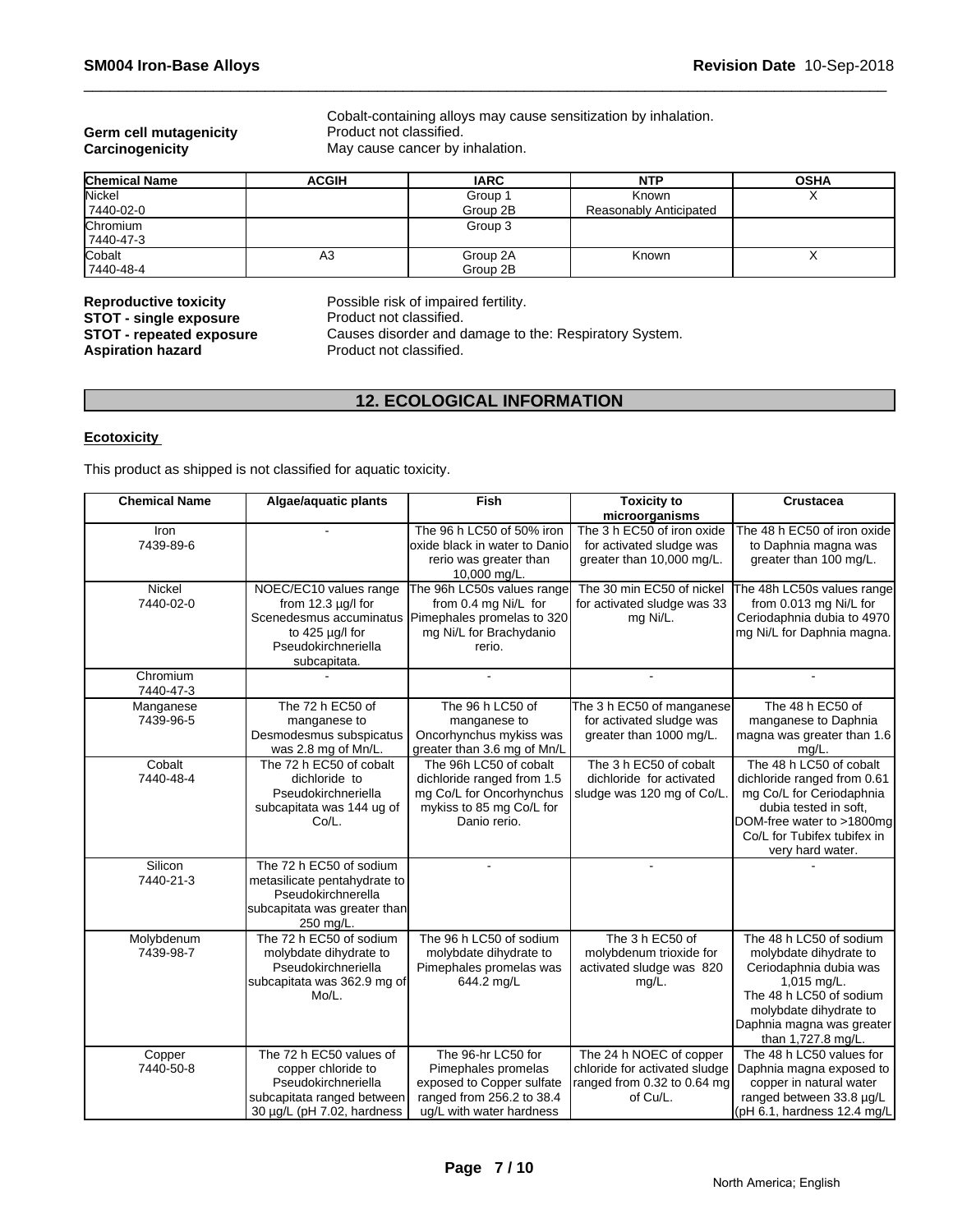|           | 250 mg/L CaCO3, DOC 1.95 increasing from 45 to 255.7<br>mg/L) and 824 $\mu$ g/L (pH<br>$6.22$ , hardness 100 mg/L | mg/L.                        |                             | CaCO3, DOC 2.34 mg/L)<br>and 792 µg/L (pH 7.35,<br>hardness 139.7 mg/L |
|-----------|-------------------------------------------------------------------------------------------------------------------|------------------------------|-----------------------------|------------------------------------------------------------------------|
|           | CaCO3, DOC 15.8 mg/L).                                                                                            |                              |                             | CaCO3, DOC 22.8 mg/L).                                                 |
| Tungsten  | The 72 h EC50 of sodium                                                                                           | The 96 h LC50 of sodium      | The 30 min EC50 of sodium I | The 48 h EC50 of sodium                                                |
| 7440-33-7 | tungstate to                                                                                                      | tungstate to Danio rerio was | tungstate for activated     | tungstate to Daphnia magna                                             |
|           | Pseudokirchnerella                                                                                                | greater than 106 mg of W/L.  | sludge were greater than    | was greater than 96 mg of                                              |
|           | subcapitata was 31.0 mg of                                                                                        |                              | 1000 mg/L.                  | W/L.                                                                   |
|           | W/L.                                                                                                              |                              |                             |                                                                        |

**Persistence and degradability**

#### **Bioaccumulation**

.

.

**Other adverse effects** This product as shipped is not classified for environmental endpoints. However, when subjected to sawing or grinding, particles may be generated that are classified for aquatic acute or aquatic chronic toxicity.

### **13. DISPOSAL CONSIDERATIONS**

#### **Waste treatment methods**

**Disposal of wastes** Disposal should be in accordance with applicable regional, national and local laws and regulations.

#### **Contaminated packaging Mone anticipated.**

| <b>Chemical Name</b> | <b>RCRA - D Series Wastes</b> |
|----------------------|-------------------------------|
| Chromium             | 5.0 mg/L regulatory level     |
| 7440-47-3            |                               |

This product contains one or more substances that are listed with the State of California as a hazardous waste.

## **14. TRANSPORT INFORMATION**

**DOT** Not regulated

# **15. REGULATORY INFORMATION**

| <b>International Inventories</b> |          |  |
|----------------------------------|----------|--|
| TSCA                             | Complies |  |
| <b>DSL/NDSL</b>                  | Complies |  |
| <b>EINECS/ELINCS</b>             | Complies |  |
| <b>ENCS</b>                      | Complies |  |
| <b>IECSC</b>                     | Complies |  |
| KECL                             | Complies |  |
| <b>PICCS</b>                     | Complies |  |
| AICS                             | Complies |  |
|                                  |          |  |

 **Legend:** 

 **TSCA** - United States Toxic Substances Control Act Section 8(b) Inventory

 **DSL/NDSL** - Canadian Domestic Substances List/Non-Domestic Substances List

 **EINECS/ELINCS** - European Inventory of Existing Chemical Substances/European List of Notified Chemical Substances

 **ENCS** - Japan Existing and New Chemical Substances

 **IECSC** - China Inventory of Existing Chemical Substances

 **KECL** - Korean Existing and Evaluated Chemical Substances

 **PICCS** - Philippines Inventory of Chemicals and Chemical Substances

 **AICS** - Australian Inventory of Chemical Substances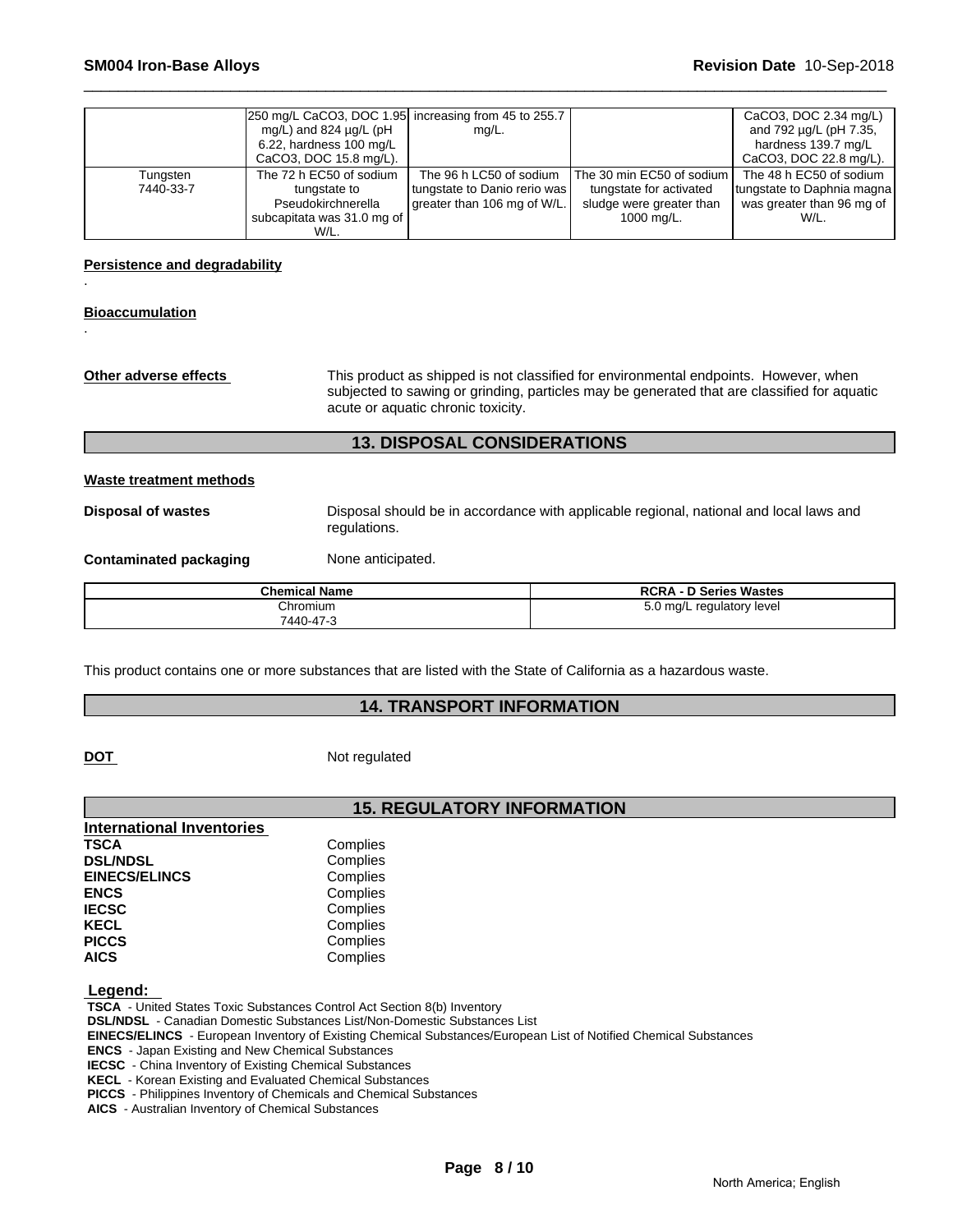### **US Federal Regulations**

#### **SARA 313**

Section 313 of Title III of the Superfund Amendments and Reauthorization Act of 1986 (SARA). This product contains a chemical or chemicals which are subject to the reporting requirements of the Act and Title 40 of the Code of Federal Regulations, Part 372:

| <b>Chemical Name</b>  | CAS No.   | Weight-% | <b>SARA 313 - Threshold Values %</b> |
|-----------------------|-----------|----------|--------------------------------------|
| Nickel - 7440-02-0    | 7440-02-0 | $0 - 35$ |                                      |
| Chromium - 7440-47-3  | 7440-47-3 | $0 - 30$ | ، ا                                  |
| Manganese - 7439-96-5 | 7439-96-5 | 0 - 16   | ، ا                                  |
| Cobalt - 7440-48-4    | 7440-48-4 | $0 - 15$ |                                      |
| Copper - 7440-50-8    | 7440-50-8 | U - 5    | IJ.                                  |

#### **SARA 311/312 Hazard Categories**

| Acute health hazard               | Yes |
|-----------------------------------|-----|
| <b>Chronic Health Hazard</b>      | Yes |
| Fire hazard                       | N٥  |
| Sudden release of pressure hazard | No. |
| <b>Reactive Hazard</b>            | No  |

#### **CWA (Clean Water Act)**

This product contains the following substances which are regulated pollutants pursuant to the Clean Water Act (40 CFR 122.21 and 40 CFR 122.42)

| <b>Chemical Name</b>  | <b>CWA - Reportable</b><br>Quantities | <b>CWA - Toxic Pollutants</b> | <b>CWA - Priority Pollutants</b> | <b>CWA - Hazardous</b><br><b>Substances</b> |
|-----------------------|---------------------------------------|-------------------------------|----------------------------------|---------------------------------------------|
| Nickel<br>7440-02-0   |                                       |                               |                                  |                                             |
| Chromium<br>7440-47-3 |                                       |                               |                                  |                                             |
| Copper<br>7440-50-8   |                                       |                               |                                  |                                             |

#### **CERCLA**

This material, as supplied, contains one or more substances regulated as a hazardous substance under the Comprehensive Environmental Response Compensation and Liability Act (CERCLA) (40 CFR 302)

| <b>Chemical Name</b> | <b>Hazardous Substances RQs</b> |
|----------------------|---------------------------------|
| Nickel               | 100 <sub>lb</sub>               |
| 7440-02-0            |                                 |
| Chromium             | 5000 lb                         |
| 7440-47-3            |                                 |
| Copper               | 5000 lb                         |
| 7440-50-8            |                                 |

#### **US State Regulations**

#### **California Proposition 65**

This product contains the Proposition 65 chemicals listed below. Proposition 65 warning label available at ATImetals.com.

| <b>Chemical Name</b>                              | California<br><b>Proposition 65</b> |
|---------------------------------------------------|-------------------------------------|
| <b>Nickel</b><br>7440-02-0                        | `oroinoqon<br>arcinouer.            |
| 0-48-4<br>Cobalt<br>$\sqrt{440}$<br>$\rightarrow$ | `oroinoqon<br><b>JAIUILIUUEI</b>    |

## **U.S. State Right-to-Know Regulations**

| <b>Chemical Name</b> | New Jersey | <b>Massachusetts</b> | Pennsylvania |
|----------------------|------------|----------------------|--------------|
| Nickel               |            |                      |              |
| 7440-02-0            |            |                      |              |
| Chromium             |            |                      |              |
| 7440-47-3            |            |                      |              |
| Manganese            |            |                      |              |
| 7439-96-5            |            |                      |              |